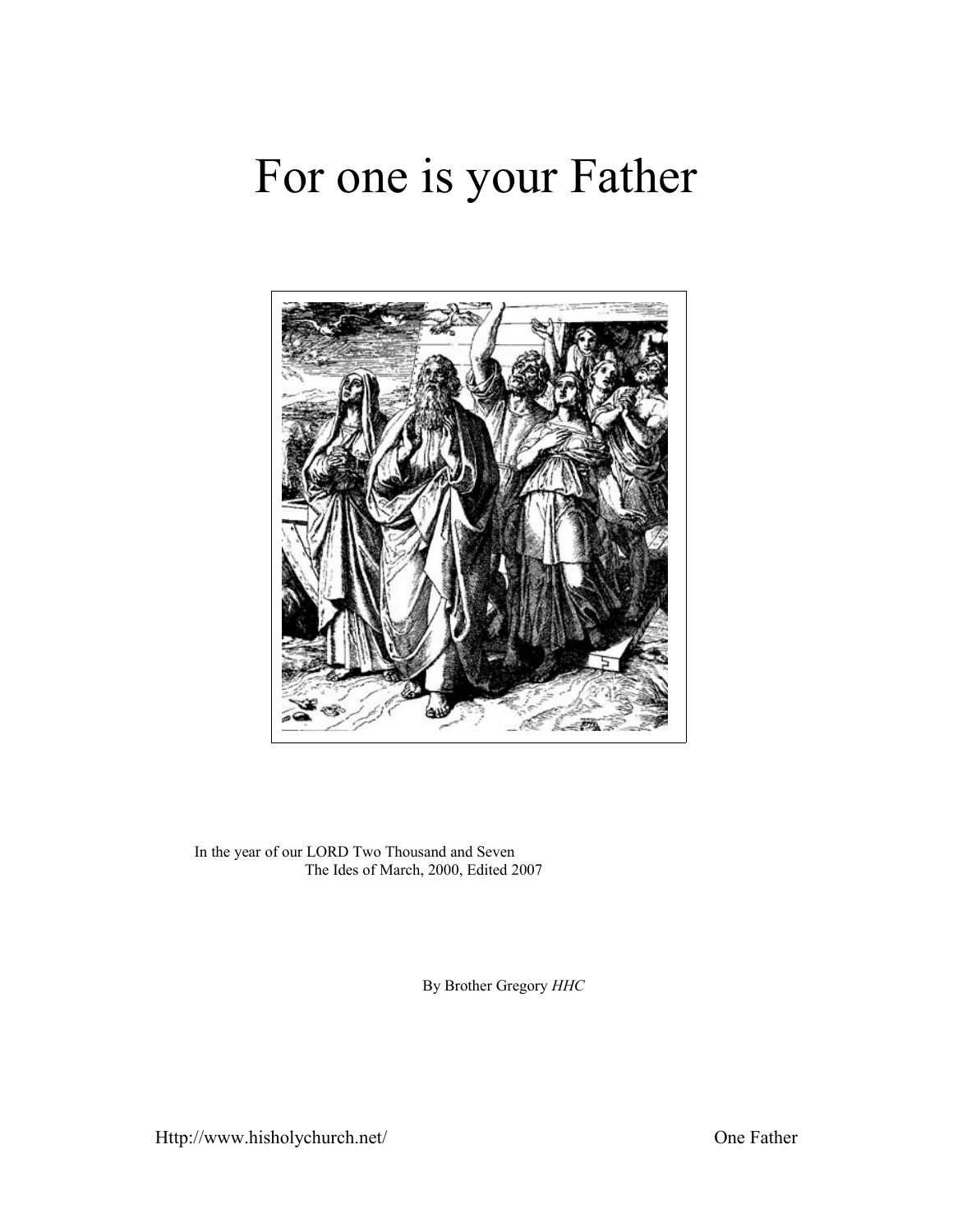### **Have we not all one father?**

No one is more sovereign than the Creator of Mankind. How does God the Father appoint the ruling powers over men so that they may exercise authority? To understand the present it is often required to look into the past. Man was not given dominion over other men by God. Men cannot acquire righteous dominion by force. Yet, by consent we may give ourselves into subjection.

Is verbal consent the only way we may be subjected to those who are exercising authority? If we take from or damage others we may incur an obligation to make amends. If we refuse to pay for what we have damaged or taken it is reasonable to *compel recompense*.

Besides these two reasonable ways of creating a subjecting authority over our bodies and even our minds there is still another system clearly sanctioned and even promoted by God the Father in Heaven.

Have we not all one father? hath not one God created us? why do we deal treacherously every man against his brother, by profaning the *covenant of our fathers?* (Malachi 2:10)

The *ana ittishu* was the ancient equivalent of the modern *words and phrases,* expressing the Law and part of an ancient code preserving the Sumerian Family Laws. Not only is the first government based on the family and ordained by God, but all government is based on the precepts of what a family is (or should be) according to these Laws.

"The family is also the first government in the life of the child, with the father as the God-ordained head of the household and his government under God as the child's basic government."[1](#page-1-0)

In the great domestic relationship of Husband and Wife, the Natural Law and its' Creator provide a Father and Mother to have and to hold dominion and custody of their children and heirs. The family was God's sanctioned government.

In the law of the Latins, the word *potestas* signifies generally a power or authority by which we do anything. Patria Potestas signifies the authority which a father had over of his children, grandchildren, and other descendants. There was an almost absolute power over the children by the Father, as there also is at the Common Law. This was not based on ownership as a slave, but as a member of the Familia in which the status of the Father would affect the status of the son. An act by which the *patria potestas* was terminated is called *emancipatio* or emancipation.

### **Pater Familias**

The family was and is a political unit. Within the manu of the family neither the Wife nor the Husband could sue each other for they are counted as one person, one body.

*"Therefore shall a man leave his father and his mother, and shall cleave unto his wife: and they shall be one flesh."* (Genesis 2:24)

The child is bound within the manu of the family. The *manus* is a Latin word for the power of the *pater familias* over his wife and his sons' wives. Even in its prior history *manu* as a Sanskrit word. meant the primordial father of the human race and sovereign of the earth. These concepts fundamentally reach into the antiquity of man's history, and are only supplanted by the twisted thoughts of an usurping substitute for God's plan.

Some might think it oppressive that a patriarch would have such power and authority within his given family, but is it any more desirable to be oppressed by tribal or national groups? Governments that eat out the substance of men in peace and march millions of minions to murderous deaths in war cannot be a superior or benevolent master to that of our natural parents.

God dispersed dominion among the fathers of mankind. Even with Jesus he established no office of father to rule man en mass. A child is within that power until the Father releases him or is released from life itself. There is no right of usurpation by any.

"The child is incapable, in his private rights, of any power or dominion; in every other respect he is capable of legal rights."[2](#page-1-1) The child has a capacity for acquiring legal rights. He could acquire by contract, for instance; but everything that he acquires, is acquired for his father. Without *emancipation,* the child was not free of his father's power and was also not *sui juris.*

In Latin the words are from *sui* meaning "of one's own" and *juris*, the genitive of *jus*, meaning right or law. Sui Juris

Http://www.hisholychurch.net/ 1 One Father

<span id="page-1-0"></span><sup>1</sup> Law & Liberty by Rushdoony Pg. 78-80

<span id="page-1-1"></span><sup>2</sup> Savigny, *System,* &c. ii.52.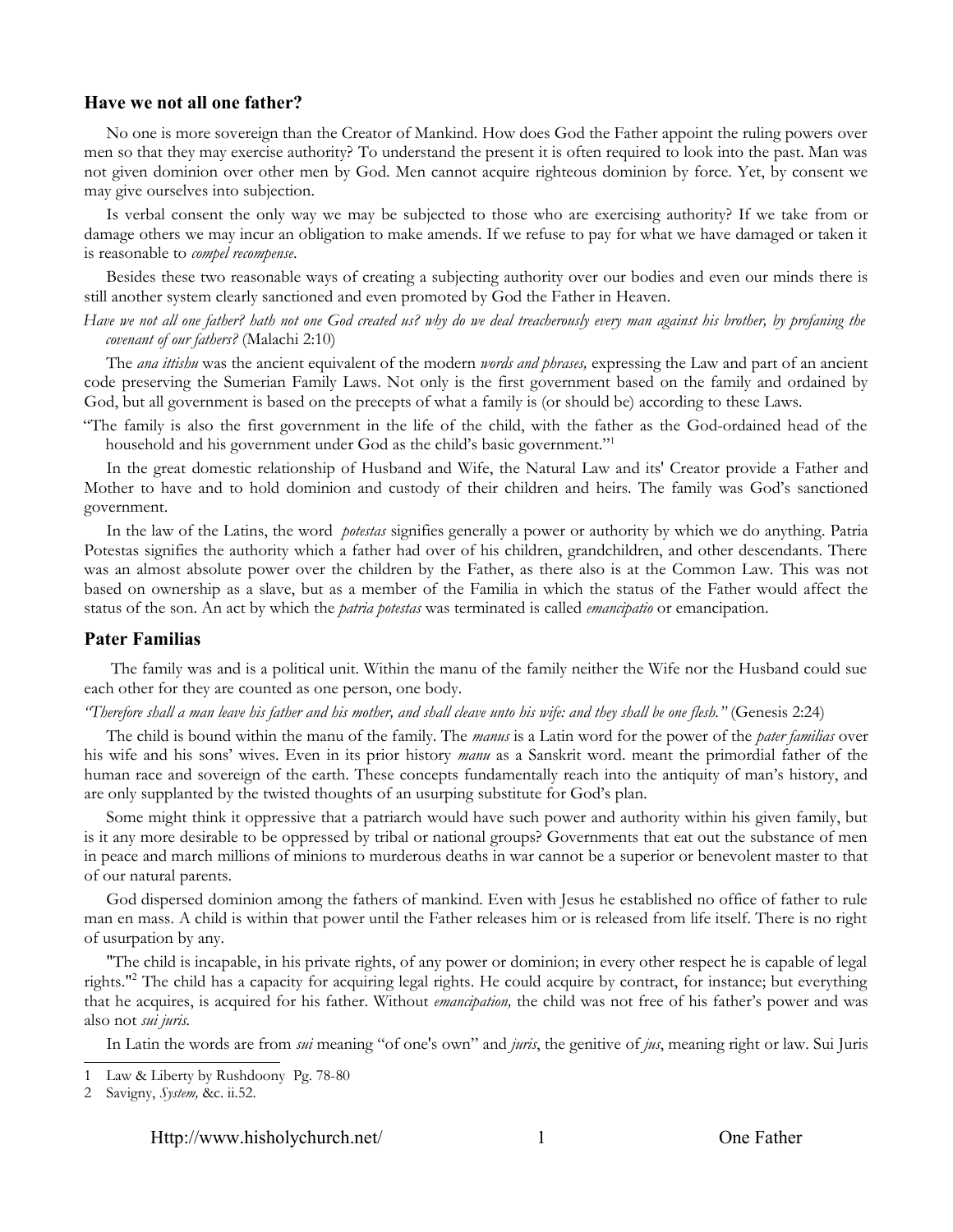is one who is *capable of managing one's own affairs*. Only the patriarch of a family is *sui juris*. The first civil governments based their civil powers on the law of the family. The individual citizen would be able to acquire legal rights by contract, but would not be *sui juris*.

### **Vicarious Pater**

In Roman Law, Caesar's rights to authority or dominion over subject citizenry as emperor stemmed from his position as the "vicarious pater" or *substitute father*. The Emperor, as "father of the country," was one of the few men who was sui juris, as that system devolved into its centralized imperial position.

The authority of the *imperium* of Rome was at least twofold. Originally it *(merum)* was only outside the wall or jurisdiction and conferred by a *lex curiata* and came from the *power of the sword to turn the life of wicked men*[3](#page-2-0) . This is the military or police power of each man. Imperium within the walls (mixtum) was incident to jurisdiction (jurisdictio) established by application, contract, and nexus. In time they both merged.

The office of *imperium* was vested by the people in the *Imperator*, which means *commander in chief*. As this office expanded during civil conflicts and fear, it merged with the office of Apotheos, which was literally the *appointer of gods*. These *gods* were simply the *magistratus* or *judex imperium*. They were court judges, and those administering the courts throughout the ordered world of the Pax Romana. The same is true of government today.

In that world at the time of the Roman Empire, as in America today, there was a dual system of citizenship [see Citizen vs. Citizen]. Many men sought and seek emancipation from the rule of the imperium but were and are thwarted by a failure to understand the universal authority of the *"vicarious pater".* The modern civil powers are no different. In Roman and American history, the family decayed---and with it, a dissipation of freedom and liberty.

The lawful affect of emancipation was to make the emancipated person become sui juris. Within God's construction of the family, Husband and Wife were one and they held the *imperium*. This right and responsibility was too sacred to be manumitted with casual abandonment. A legal process was devised involving a patron or civil *patronus*, a nation's Father. Cain, Nimrod, and Caesar wished to be free of God's family plan---or control it for themselves.

"The patria potestas could not be dissolved immediately by manumissio (manumission), because the patria potestas must be viewed as an imperium, and not as a right of property like the power of a master over his slave."<sup>[4](#page-2-1)</sup> Confirmation of this *manumission* required a patron and was clothed in a form of a *mancipatio* (the release of the child) by pledging the son or daughter three times. An analogous relation was formed between the patron and potentially freed individual, creating a nexus.

Rome was heavily populated with domestic servants and slaves. The imperium of Rome began granting greater and greater protections, privileges, and gratuities. This act of manumission established the relation called *patronus*. This *Patronus* created a relation between *manumissor* and slave, which was also comparable to father and son. The patron of these manumission of both sons and slaves was consolidated in the new world order of Rome.

### **The Real Destroyers**

These two overlapping processes brought about a vast consolidation of power, wealth, and control. By the law of the Twelve Tables of Rome, if a freedman died intestate, without *sui heredes*, the *patronus* was the heir. This right was viewed as a right of *Agnation*,<sup>[5](#page-2-2)</sup> which created an ever-increasing "corporation sole" of power and possession within the unholy Roman empire.

The manumitted slave was cleverly called *Libertus* and he owed more than respect and gratitude to his patron. The patron might punish him with a *summary judgment* for neglecting his duties. He was a "free" but subject citizen under his *substitute father*.

During the process of manumission of a son or daughter, the patron could gain a sovereign position of influence and power---and even become the *heir* to both the corporeal and incorporeal hereditaments of the son or daughter

<span id="page-2-0"></span><sup>3</sup> "gladii potestatem ad anim advertendum in facinorosos homines men,"

<span id="page-2-1"></span><sup>4</sup> Unterholzner, *Zeitschrift,* vol. ii p. 139; *Von den formen der Manumissio per Vindictam und der Emancipatio*.

<span id="page-2-2"></span><sup>5</sup> Consanguinity by a line of males only, as distinguished from cognation. --Bouvier. cognation. Relationship by blood; descent from the same original; kindred. (Law) That tie of consanguinity which exists between persons descended from the same mother;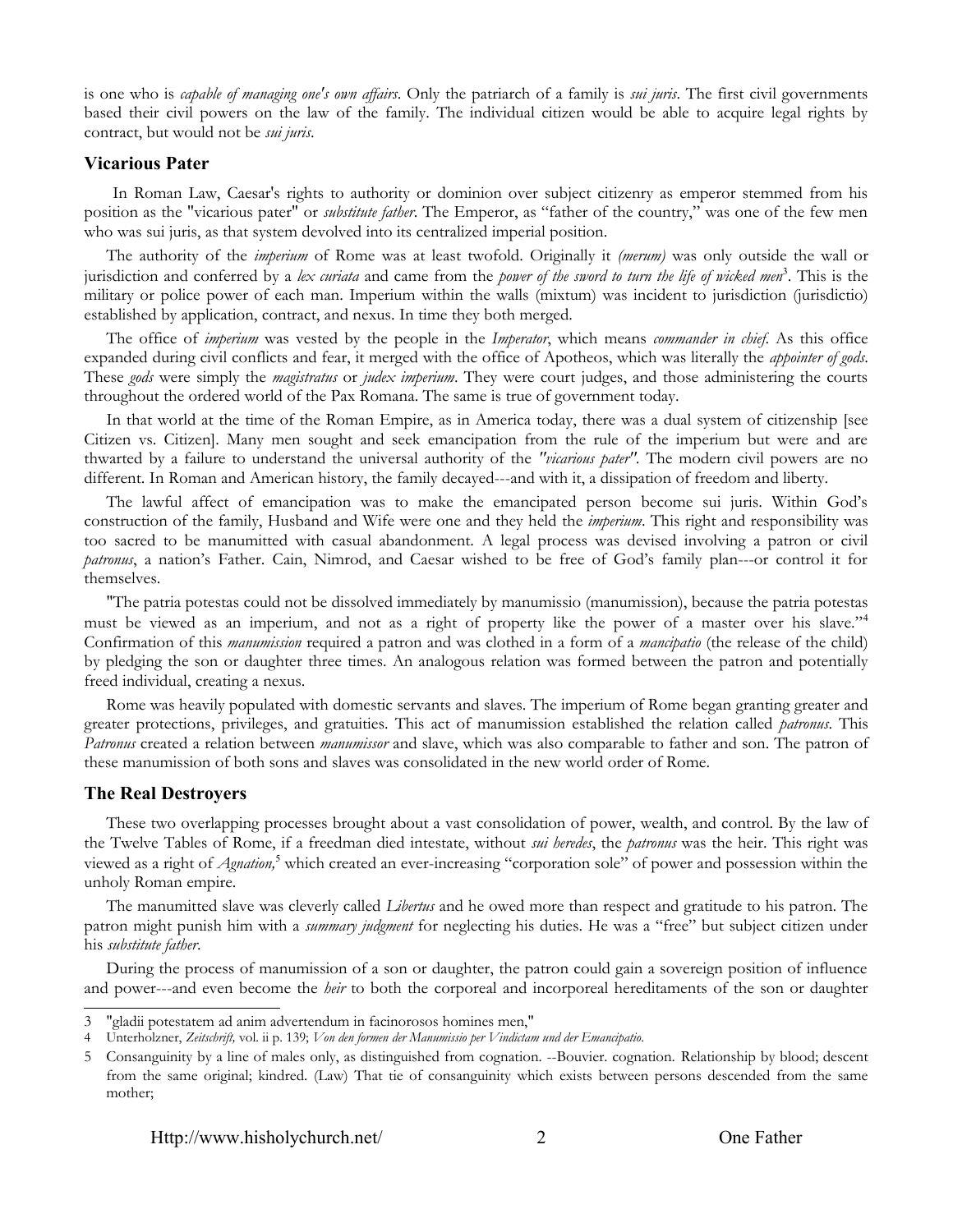being manumitted.

"While they promise them liberty, they themselves are the servants of corruption: for of whom a man is overcome, of the same is he brought *in bondage."* (2 Peter 2:19)

If an individual being emancipated required a tutor or curator, the rights which would have belonged to the father, if he had not emancipated the child, were secured to the patron as a kind of *patronal* right and the status of sui juris is not completed. It was upon these precepts of law that the Emperator/Apotheos of Rome forged its greatest power over the people.

"When thou sittest to eat with a ruler, consider diligently what [is] before thee: And put a knife to thy throat, if thou be a man given to *appetite. Be not desirous of his dainties: for they are deceitful meat."* (Proverbs 23:1, 3)

*"The real destroyers of the liberties of the people is he who spreads among them bounties, donations and benefits."*[6](#page-3-0)

"...count children as the best crop of the farm..."<sup>[7](#page-3-1)</sup>

### "If we want better people to make a better world, then we will have to begin where people are made --- in **the family."**[8](#page-3-2)

The Emperor Augustus introduced the practice of effecting emancipation by a rescript, when the parties were not present<sup>[9](#page-3-3)</sup>. Justinian enacted that the emancipation could be effected before a magistrate. But Justinian was farther along in the process.

The emancipation of the black slave was no different and led the way to the slavery of all the nations in a world wide corvee of bondage where bondage is called liberty and servitude, freedom.

"Therefore my people are gone into captivity, because [they have] no knowledge: and their honourable men [are] famished, and their multitude dried up with thirst." Isaiah 5:13

It was even a part of Roman Law that a woman could do nothing "sine auctore," that is, "without a tutor" to give to her acts a complete legal character.<sup>[10](#page-3-4)</sup> Eventually women were also emancipated from the coverture of their families into the coverture of the Imperium State.

Today, the emancipation of women has removed them from the homes where all their labor went to the benefit of the family into a world where 40 to 50 percent of their labor is now directly removed from her family by the State for its own purposes.

The Romans---as well as civilizations that came before and after--- knew that the *law of the family* was so important that it could not be terminated lightly. The matter was so serious and fundamental that aware Fathers always stipulated for a remancipation from the patron called a *pactum fiduciae*, an agreement of trust.

Emancipation from one's natural father into the hands of the state or *substitute father* is often analogous to jumping from the frying pan into the fire. Like the prodigal son, the individual finds that they are eventually worse off than *anything* they had before.

#### **Accept NO Substitute**

The substituting of God's plan and family for the plans and will of men corrupts the natural benefits of the family structure, and seduces the individual into an unnatural state or status.

Those who are observant see the appalling increase in the infringement and termination of parental rights by modern courts. Where did the court's power to do this come from? Children take their first step of emancipation

Http://www.hisholychurch.net/ 3 One Father

<span id="page-3-0"></span><sup>6</sup> Plutarch.

<span id="page-3-1"></span><sup>7</sup> The American Farm Bureau quote relates to S. 1130, in the Economic Security Act record, p 373. http://www.ssa.gov/history/pdf/s35lenroot.pdf

<span id="page-3-2"></span><sup>8</sup> Braud's 2nd Enc. by J.M Braud.

<span id="page-3-3"></span><sup>9</sup> *Cod. 8 tit.49 s5*

<span id="page-3-4"></span><sup>10</sup> Liv. xxxiv.2 , the speech of Cato for the Lex Oppia.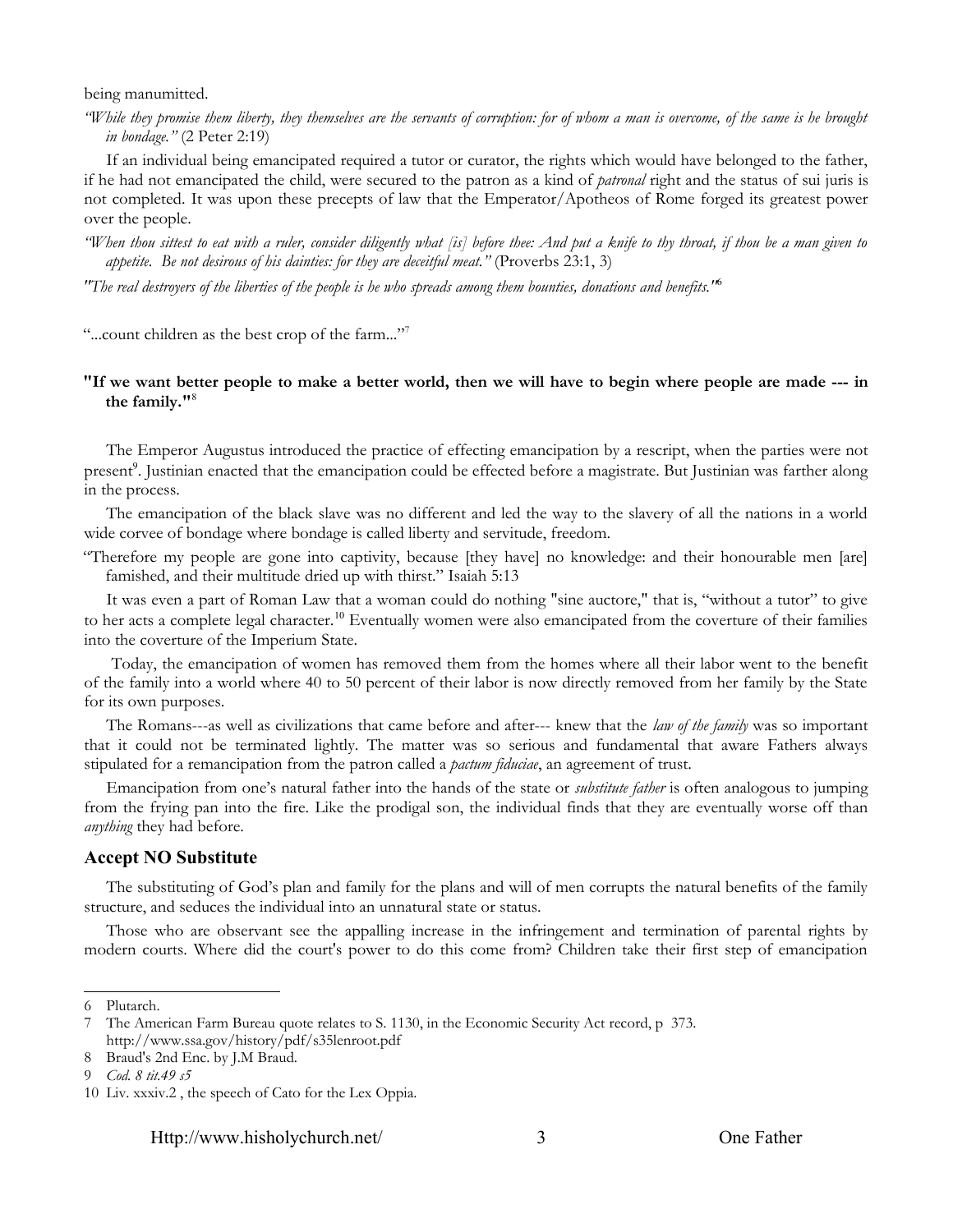from the *manu* of their families and *protestas* of their Father granted by our Father in Heaven with the novation<sup>[11](#page-4-0)</sup> of the state birth certification.

*"Honour thy father and thy mother: that thy days may be long upon the land which the LORD thy God giveth thee."* (Ex 20:12)

The word "honor" above is from the Hebrew 722 or *kabad*.

The first time the word is used in the Bible was in reference to Abraham, and is translated 'rich'. Abram had already expatriated from his Father Terah who was ruling in the city state called Haran.

*"And Abram [was] very rich in cattle, in silver, and in gold."* (Ge 13:2)

We often imagine that this word *honor* refers to merely turning off the TV, going to bed on time, or taking out the garbage. What is this obligation to care for our parents and the family?

"Excise (tribute), in its origin, is the patrimonial right of emperors and kings." <sup>[12](#page-4-1)</sup> Tribute is "A sum of money paid by an inferior *sovereign or state to a superior potentate, to secure the friendship or protection of the Latter."* [13](#page-4-2)

The subject of "Patronus" is a vast and interesting subject as a contributing source to understanding the origins of tithes and taxes. "Patronus, Roman civil law. This word is a modification of the Latin word *pater*, father; a denomination applied by Romulus to the first senators of Rome, and which they always afterwards bore. Romulus at first appointed a hundred of them".<sup>[14](#page-4-3)</sup>

The principles of Patronus are still quoted in countless cases involving everything from trusts to postliminy. But it is best dealt with in another place. It is only important to mention here because it is the principle and origin upon which a proper and comprehensive subjective citizenship is based.

Since a natural father gives the benefit of life to his child when the child is in the womb, so also it is important in the scheme of the system of things that the *substitute father* grants benefits to the individual while *he* is still in the womb.

### *"He who is in the womb is considered as born, whenever his benefit is concerned."*[15](#page-4-4)

The Sheppard-Towner Maternity Act was "for the promotion, the welfare and hygiene of maternity and infancy and for other purposes," The Senate passed it with a vote of 63 to 7, and by the House with a vote of 279 to 39, and was finally signed by the president and became law on Nov. 23, 1921. The act provided for the current fiscal year (1922) \$10,000 for each state accepting the provisions of the act, and the additional sum of \$1,000,000.

The bill was a direct outgrowth of a nine year study made by the "Federal Children's Bureau." Note the Bureau was not the federal bureau for children but the bureau of the federal children. This act---and the acceptance of its benefits by the states---created the "United States birth registration area."[16](#page-4-5)

Why does the United States need to register your birth? Because the United States acts as Rome. It sits in the usurped position of your Father and demands your faithful obedience.

Did the federal government have the right to impose such legislation on the States? In 1923, it was argued by Mr. Alexander Lincoln, Assistant Attorney General of Massachusetts, that "The act is unconstitutional. It purports to vest in agencies of the Federal Government powers which are almost wholly undefined, in matters relating to maternity and infancy, and to authorize appropriations of federal funds for the purposes of the act." The complaint went on to state that "The act is invalid because it assumes powers not granted to Congress and usurps the local police power." "The act is not made valid by the circumstance that federal powers are to be exercised only with respect to those States which accept the act, for Congress cannot assume, and state legislatures cannot yield, the powers reserved to the States by the Constitution. The act is invalid because it imposes on each State an illegal option either to yield a part of its powers reserved by the Tenth Amendment or to give up its share of appropriations under the act."[17](#page-4-6)

<span id="page-4-0"></span><sup>11 &</sup>quot;the remodeling of an old obligation." Webster's Dictionary

<span id="page-4-1"></span><sup>12</sup> Vectigal, origina ipsa, jus Cæsarum et regum patrimoniale est.

<span id="page-4-2"></span><sup>13</sup> Brande. Black's 3rd Ed. p. 1757.

<span id="page-4-3"></span><sup>14</sup> PATRONUS: Bouviers Law Dictionary 1856 Edition

<span id="page-4-4"></span><sup>15</sup> Qui in utero est, pro jam nato habetur questice de ejus commando quæritur

<span id="page-4-5"></span><sup>16</sup> Public Law 97, 67th Congress, Session I, Chap. 135, 1921. The United States expanding birth registration area, in 1915 it comprised 10 States and the District of Columbia; in 1933 the entire continental United States. Economic Security Act page 366. http://www.ssa.gov/history/pdf/s35lenroot.pdf

<span id="page-4-6"></span><sup>17</sup> Commonwealth of Massachusetts v. Mellon, Secretary of the Treasury, et al.; Frothingham v. Mellon, Secretary of the Treasury et.al.. 262 U.S. 447, 67 L.Ed. 1078, 43 S. Ct. 597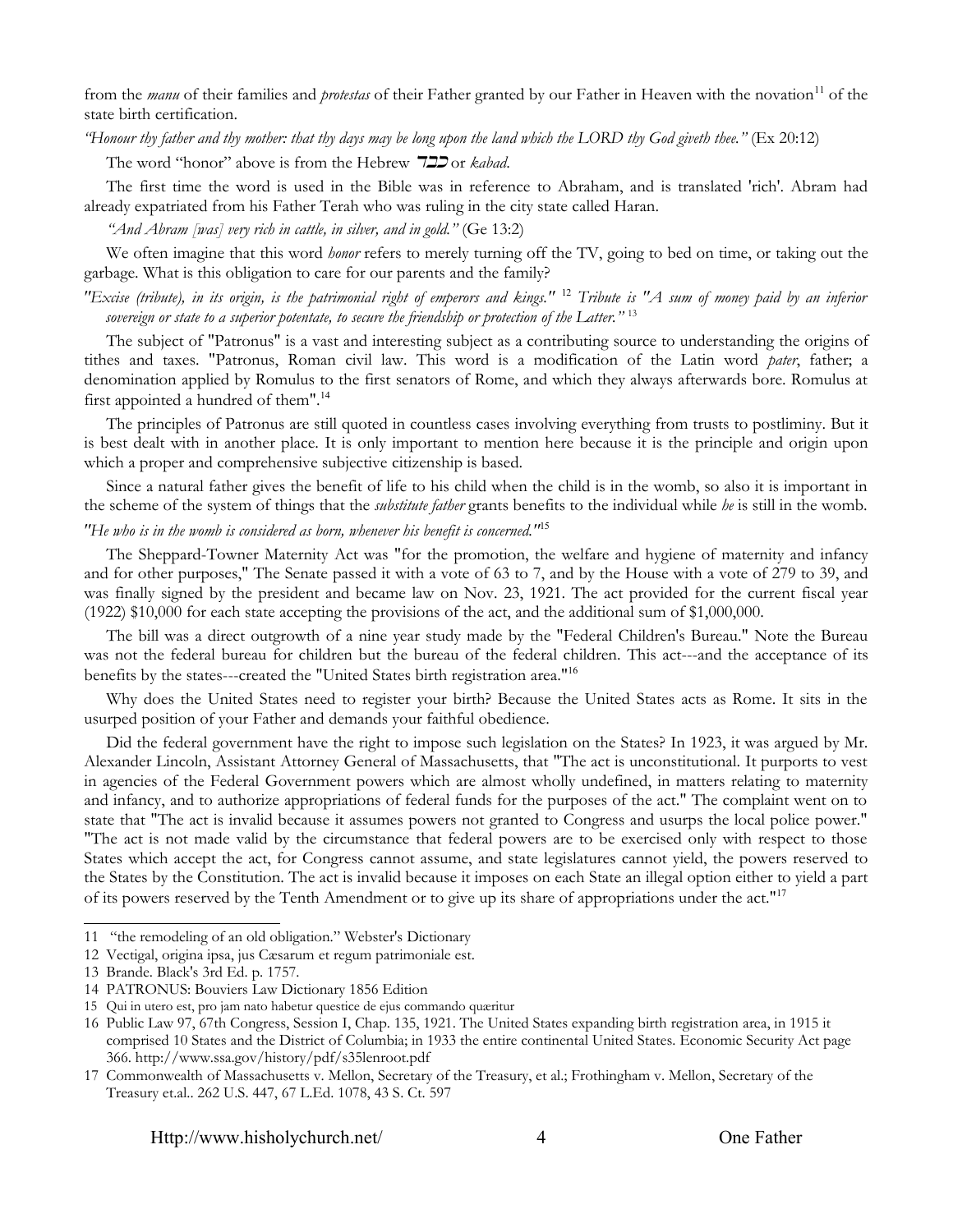In the final analysis, the Act was an offer from one corporate entity to others for the purpose of providing an avenue for the individual citizen of America to register as a subject of the State and therefore a citizen of the Federal corporate State, the superior sovereign agent, called the United States. The federal government would assume the position of Patron as the natural fathers emancipate their children from God's institution, the family, into the hands of man made institutions and the *substitute father.*

The *vicarious patri* or substitute father becomes the *patronus* of the infant citizen according to the law of *Parens Patriae*, Obey the Father. Even the United States Codes verify this parental relationship using the Latin in their own US codes.[18](#page-5-0)

Once you are registered as a child of the State there are many benefits and paths open to you. The state stands in the position of patron and supplies both tutor and curator for the child. The patron never entirely releases the child to the status of sui juris as long as they depend upon the gracious benefits of the State.

Without the exercise of rugged individualism that comes from an independent self-reliant family, the people are brought down to a weakened state of apathy and self-indulgence.

"Society in every state is a blessing, but a government, even in its best state, is but a necessary evil; in its worst state, an intolerable one."[19](#page-5-1)

Rome had a vast system of welfare. Those who registered with Rome and its increasing socialist state were eligible for free bread. Rome imported 500,000,000 bushels of this grain each year from Egypt alone. There was a great deal of free entertainment provided and a general promise of social security to those who chose to be a part of the offered system of Corban. The United States government is simply carrying on the Roman tradition and custom when it began birth registration to care for its children.

The parents have likely already asked permission of the government to marry by subjecting the products of the marriage to the state [Holy Matrimony vs. Marriage]. They have likely sold their labor to obtain a personal social security [Employ vs. Enslave].

Parents enter the hospital, signing and granting permission to that corporate entity and its licensed officers the right to determine the best interest of the child and to register the child with its patron.

"(2) Birth Registration Document. The Social Security Administration (SSA) may enter into an agreement with officials of a State... to establish, as part of the official birth registration process, a procedure to assist SSA in assigning social security numbers to newborn children. Where an agreement is in effect, a parent, as part of the official birth registration process, need not complete a Form SS-5 and may request that SSA assign a social security number to the newborn child.<sup>[20](#page-5-2)</sup>

The birth certificate was a clear granting of gifts, gratuities, and benefits by government to a child while it was still in the womb of his natural mother. All the children who were certified by the signature and seal of a natural parent, or a professional doctor and the representing county and state, were eligible for further federal and state benefits as a *federal child of the state*.

The Hospital is incorporated by the State and operated by persons with Federal Employee Identification Numbers. The Doctors and Nurses are all licensed Professionals acting as agents of the State. The parents bring their unborn child to the corporate altar, which then, through their agents, signs the child over to the state. Generation after generation is born in subject status, for the sole purpose of feeding and energizing the body of the State.

This is a threefold process of abdication, through Novation<sup>[21](#page-5-3)</sup>, Tutor,<sup>[22](#page-5-4)</sup> and Korban<sup>[23](#page-5-5)</sup>. By ignorance, the natural fathers and patriarchs of each household bound their sons and daughters into the power of the Patronus of the State.

Nothing will stir the angry ardor and abhorrence of those in the system more than rejection of benefits and offers or non-compliance with the state of affairs or affairs of the State. To say in a pristine and orderly hospital, "I am the

<span id="page-5-0"></span><sup>18</sup> See USC TITLE 15, Sec. 15h. Applicability of Parens Patriae actions: STATUTE- Sections 15c, 15d, 15e, 15f, and 15g of this title shall apply in any State, unless such State provides by law for its non-applicability in such State.

<span id="page-5-1"></span><sup>19</sup> Thomas Paine.

<span id="page-5-2"></span><sup>20</sup> 20 C.F.R., section 422.103

<span id="page-5-3"></span><sup>21 &</sup>quot;the remodeling of an old obligation." Webster's Dictionary

<span id="page-5-4"></span><sup>22</sup> tutor -ari, dep.: also tuto -are: to protect, watch, keep. guard against.

<span id="page-5-5"></span><sup>23</sup> Bringing closer to the originator or father, even a substitute father.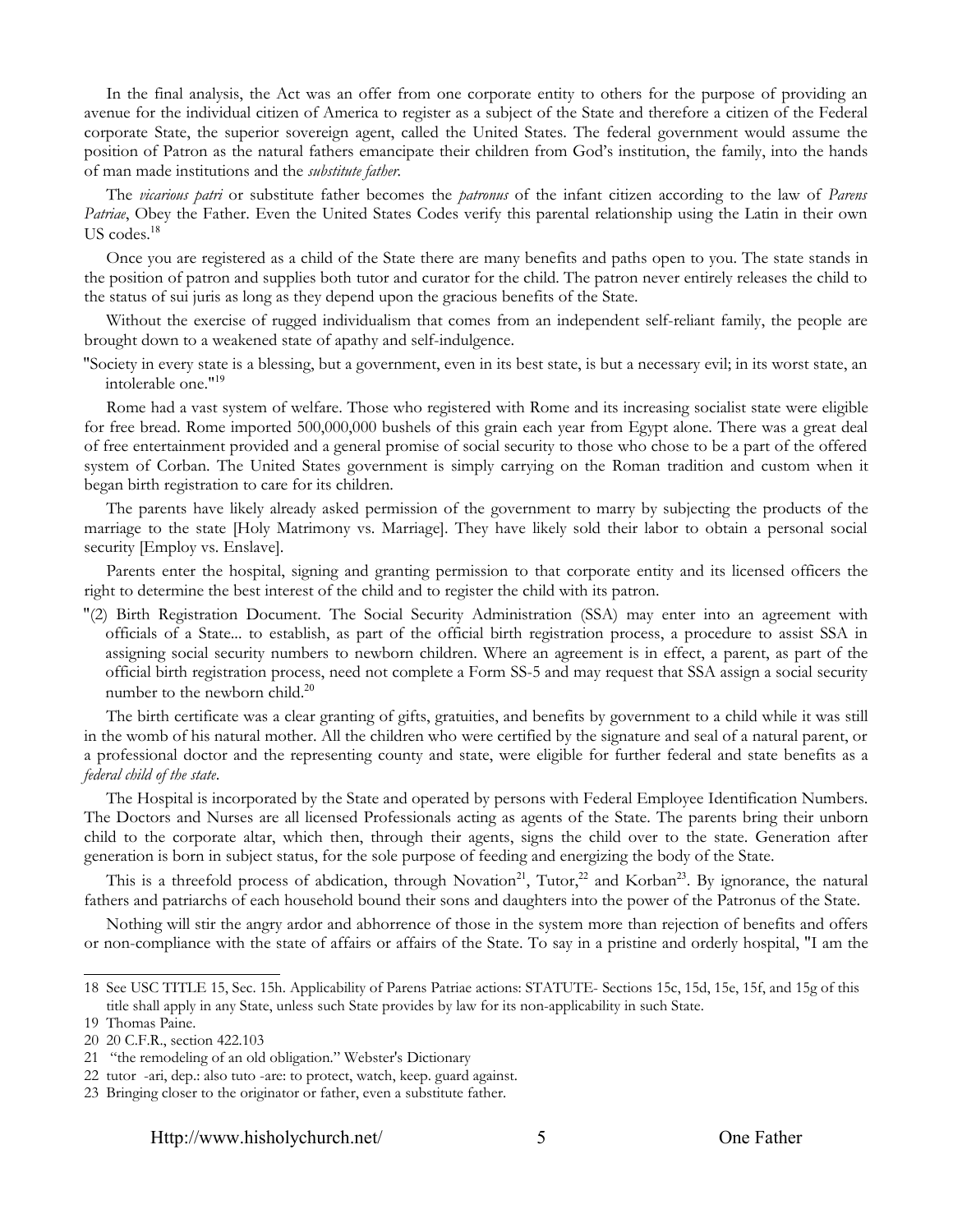Father and I have taken responsibility for this Child" can stir a great wrath from many within those sacred chambers, sending waves of stirring reality rippling through those "hallowed" halls.

The Latin word *pater* means "father." As we have seen, the word was used as a title of the Emperor and before him, the Proconsul was referred to as the father of the senate, and, therefore, the Empire. "Pater" or *patri* was also a form of address in reference to the Senators of Rome. The Romans developed an elected congress to introduce the proposed bills for the enfranchised citizenry who were subject to the statutes of men. This congress was called *patres consritpi*, the *conscripted fathers*.

We can assume that the people of the Roman Empire, when they heard the word *pater,* thought of one of several ideas. Either they were talking about their genetic father and their Creator Father in heaven, or their substitute fathers in Rome.

#### *"Jesus said, "And call no [man] your father upon the earth: for one is your Father, which is in heaven."* (Mt. 23:9)

To make such a statement was a shock to those who thought man's governments and the Roman political and judicial system, with its peace and commerce, was good for society and the business of men. This would be like saying call no man on earth president or senator or congressman.

In that Greek text of Matthew, we find the word *Pater,*[24](#page-6-0) meaning "father," in the Latin. When Jesus said His kingdom was not of this world, He did not use the Greek word for earth or planet or inhabited places or age, that are also translated into "world." The word world there is *kosmos,*[25](#page-6-1) *"meaning a harmonious arrangement or constitution, order, government".*

This was a jurisdictional statement. To "call no man father" was a jurisdictional statement. To be baptized was a jurisdictional event of allegiance. To worship is an act of homage to a lord or King. Jesus did not preach the *religion* of heaven but the *kingdom* thereof.

It had always been an option for the people to apply to the State for an enfranchised citizenship. Marcus Aurelius wanted no child to be left behind. He required, by Law, that everyone must register the birth of their children with the Secretary of Treasury or Provincial Registrars within 30 days.

The Christians could not. Such registration would be an application to the Father of the Roman State, and would be turning from Christ's command. The State became the "In Loco Parentis" which in the Latin, means "in the place of a parent" which is a turning away from the Family instituted by God.

When Christians had needs, they went to Christians and their charitable altars tended by Stephen, Philip, and Prochorus,<sup>[26](#page-6-2)</sup> not the altars of Rome. They knew the Lord hated the Nicolatians and would not apply to the Father of Rome nor its systems of Qurban. The benefits of that gentile government were the result of the people's sacrifice to the gods of the Roman State, the Apo Theos of Rome. Christians would not apply to that Father and god.

In Gibbon's "Decline and Fall of the Roman Empire," he praised "the union and discipline of the Christian republic." He also pointed out that "it gradually formed an independent and increasing state in the heart of the Roman Empire."[27](#page-6-3) The early Christian community was a republic that was recognized by Rome through the proclamation nailed to the cross by order of the Proconsul of Rome, Pontius Pilate.

People have applied to the world of the image of Rome. Should they call men of that world their father? Not according to Jesus and the Bible.

"But ye are departed out of the way; ye have caused many to stumble at the law; ye have corrupted the covenant ... as ye have not kept my ways, but have been partial in the law. Have we not all one father?" (Malachi 2:6, 10)

Those who have made covenants and contracts under penalty of perjury with the image of Rome and made the

<span id="page-6-0"></span><sup>24</sup>  $(\pi \alpha \tau \eta \rho)$  Strong's No. 3962 pater {pat-ayr'} 1) generator or male ancestor2) metaph.2a) the originator and transmitter of anything; the authors of a family or society of persons animated by the same spirit as himself; one who has infused his own spirit into others, who actuates and governs their minds 2b) one who stands in a father's place and looks after another in a paternal way ...Bible and Concordance. W.B. F..

<span id="page-6-1"></span><sup>25</sup> Strong's No. 2889 kosmos {kos'-mos} probably from the base of 2865; n m AV - world (186) - adorning (1) [187] 1) an apt and harmonious arrangement or constitution, order, government.... , Woodside B. F. 1991.

<span id="page-6-2"></span><sup>26</sup> Acts 6:5 "And the saying pleased the whole multitude: and they chose Stephen, a man full of faith and of the Holy Ghost, and Philip, and Prochorus, and Nicanor, and Timon, and Parmenas, and Nicolas a proselyte of Antioch:"

<span id="page-6-3"></span><sup>27</sup> Rousseau and Revolution, Durant p.801. fn 83 Heiseler, 85.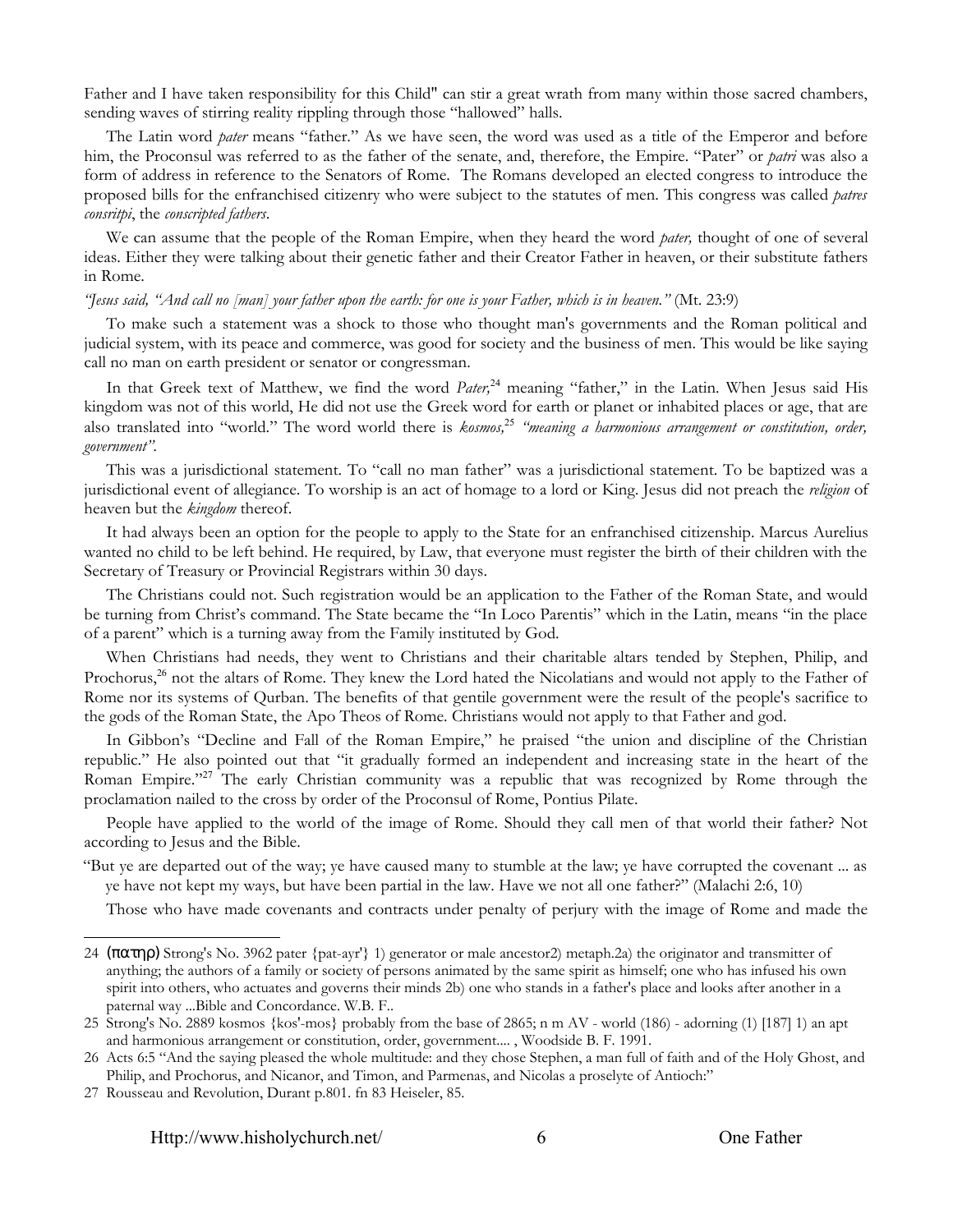beast their substitute father, god, and benefactor still may be saved by faith.

"Love not the world, neither the things [that are] in the world. If any man love the world, the love of the Father is not in him. For all that [is] in the world, the lust of the flesh, and the lust of the eyes, and the pride of life, is not of the Father, but is of the world." (1Jn 2:15 16)

We must seek the kingdom of heaven first. It is found first within our souls and hearts as we apply to the Father in Heaven according to His plan of faith, hope, charity, and love.

"Wherefore, my beloved, as ye have always obeyed, not as in my presence only, but now much more in my absence, work out your own salvation with fear and trembling." (Philippians 2:12)

It is God's wish that His servants proclaim liberty throughout [all] the land unto all the inhabitants thereof... and ye shall return every man unto his possession, and ye shall return every man unto his family.<sup>[28](#page-7-0)</sup>

"For as many as are led by the Spirit of God, they are sons of God. For you have not received the spirit of bondage again to fear; but ye have received the spirit of adoption, whereby we cry, Abba, Father." (Romans 8:14,15)

<span id="page-7-0"></span><sup>28</sup> Leviticus 25:10